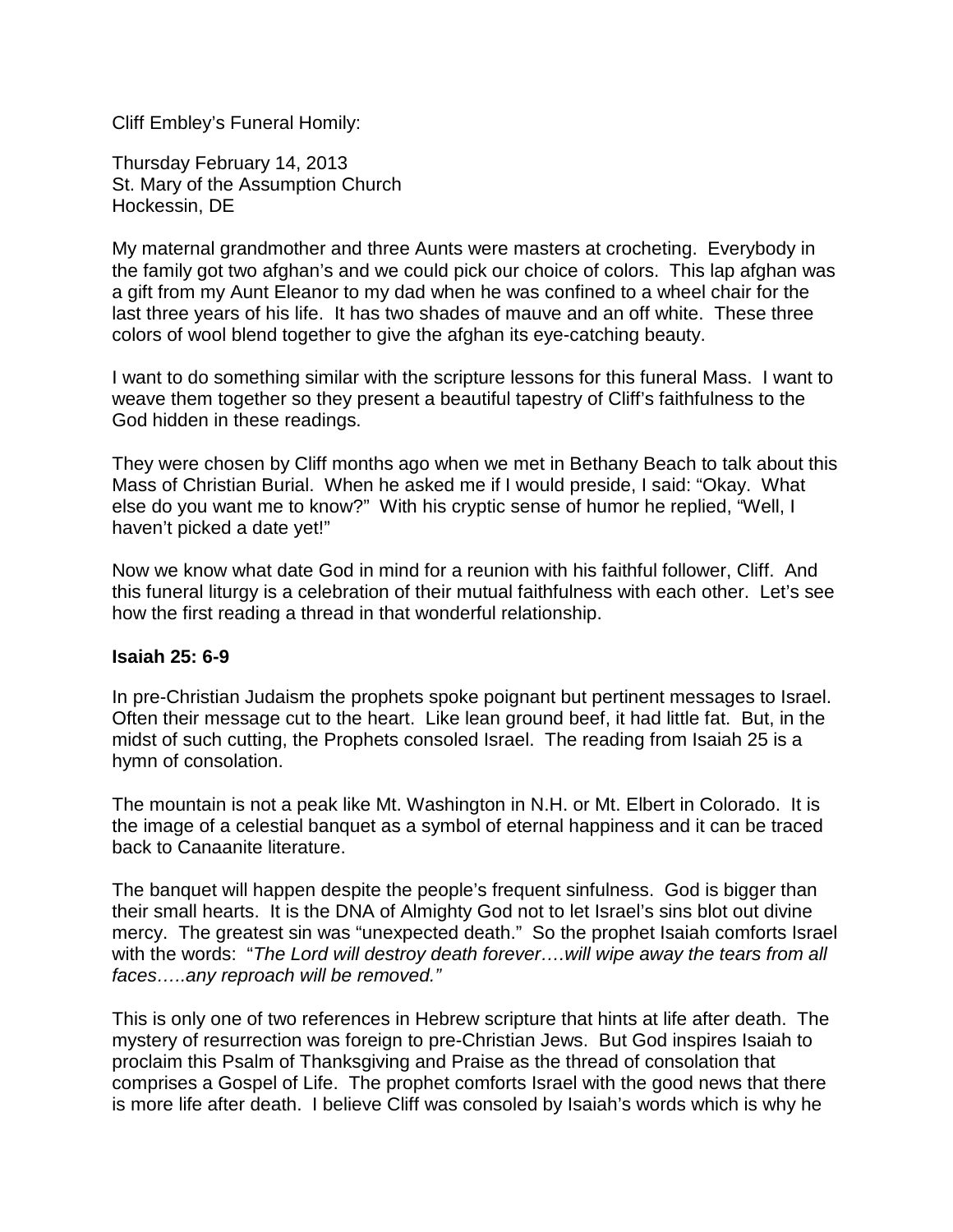chose this reading. Consolation was one of the threads he allowed God to weave into his life as a gospel, especially as he was looking for meaning in his suffering.

## **Romans 6: 3-9**

One thread we share in common with Cliff is that our life as a gospel begins with baptism. It represents, symbolically, the death, burial and resurrection of Christ. The infant, the adult descends into the baptismal bath, is covered with its waters and emerges to a new life, emerges a newly reborn person. Baptism begins the process of dying to ourself, to our selfish attitudes, to what makes us small, to our hatreds, our prejudices, our apathy, our unforgiveness. Baptism begins the process of letting go of dark inner threads of our flaws so the bright inner threads of ongoing conversion can dominate and shine. It is a process that never ends. Some of us, like me, let go kicking and screaming. Some of us, like Cliff, let go with ease and grace.

Whenever I experienced those virtues in him I was always reminded of a scene from the first "Batman" movie in 1989. Jack Nicholson played *"the Joker."* He abducted the love interest of Bruce Wayne, Vicki Vale, played by Kim Basinger. Then the Joker waited for Batman to rescue her. He breaks through a sky light, swoops down and picks her up then uses multiple gadgets to climb back up and escape. As the Joker watches he says, *"Where does he get all those wonderful toys?"*

More than once when Cliff and I were discussing some tense issues in the Church he always put a spin on the conflict that left me wondering, *"Where does he get all this poise and equanimity?"*

Those were moments I realized he had a piece of God, a thread of the gospel of life I didn't have, but wanted. St. Paul reminded the Romans, and by extension reminds us today, that if you want them we have to undergo spiritual dyings in order to allow Christ to free us and raise us up above the old threads that keep us small and stale. I wish it were quick and painless. But, spiritual birthings in adulthood is awkward and uneasy which is why God puts people like Cliff in our life to awaken us to the desire to endure shedding our old self in order to taste the fruit of becoming a new self in Christ.

## **John 14 1-6**

Finally, when I asked Cliff why he chose Johns gospel he said, *"You know that line about in my father's house there are many mansions. Well*, *the first thing I will ask is which one is mine?"*

Yes, I laughed too. But after the laughter I knew that the spiritual thread woven by the divine weaver in Cliff is that he never appeared to have a troubled heart. So, faith in the father of Jesus was a dominate piece of his spiritual DNA.

The gospel reading is the prelude to the long discourse at the Last Supper after the washing of the feet. Jesus has just announced his departure. The disciples are